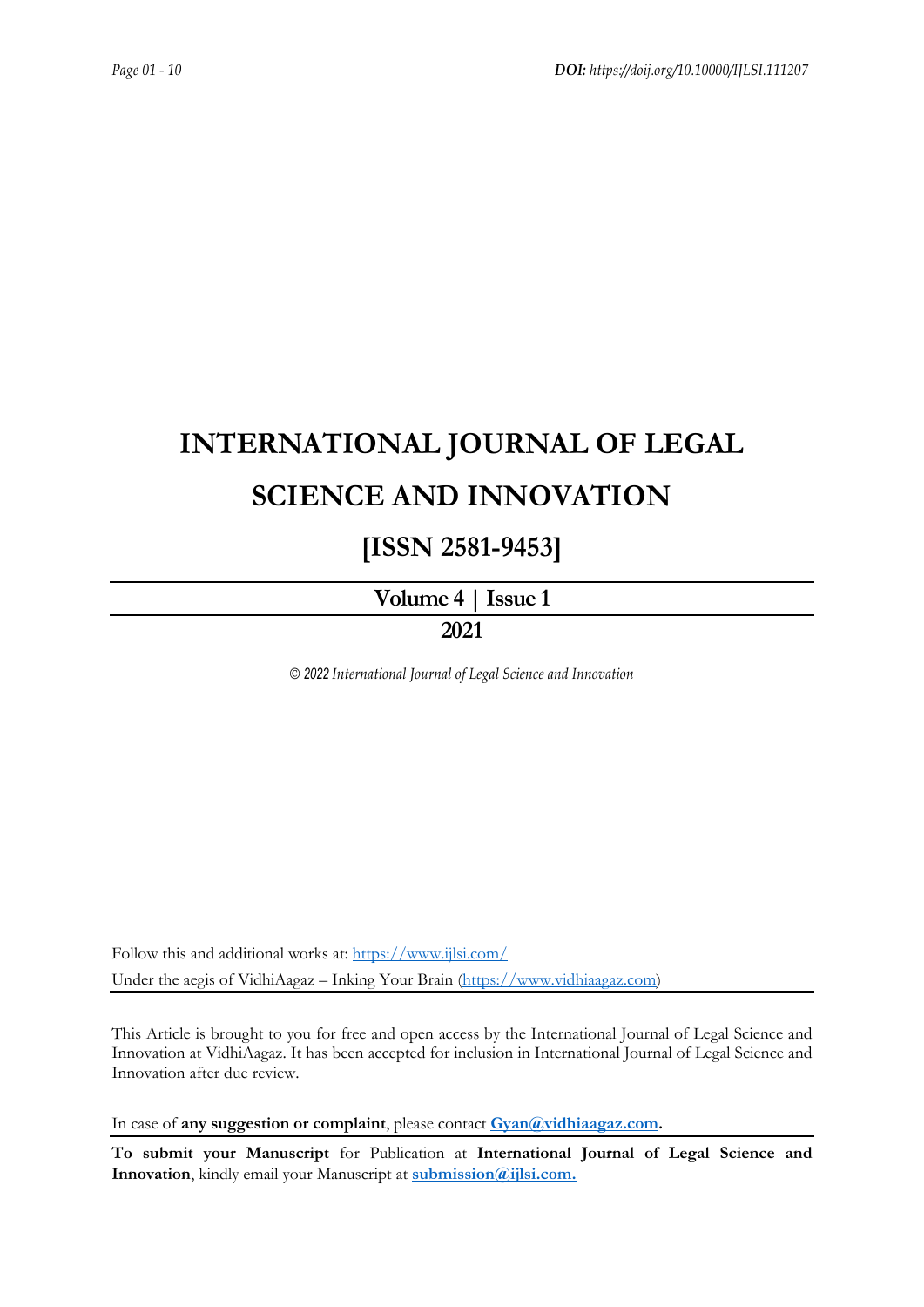# **Impact of Globalisation on Women in Third World Countries: Indian Perspective**

### **HARSHITA YADAV<sup>1</sup>**

### **ABSTRACT**

*Globalisation has two sides, like a coin. One side is making the world a better place whereas the other side is not. In this paper, the core focus would be on how Globalisation has affected women in third world countries with an Indian perspective.* 

*This paper will introduce the topic by highlighting the difficulty faced by Indian women in having equal status to men and by also underlining how the developed countries have influenced the mindset of Indian families towards women rights.* 

*This paper's scope is restricted to two aspects. The first focuses to assess the affect through technological advancement which has helped women to uplift themselves and, the second part focuses on the involvement of industries i.e., the Construction and the Textile Industries respectively and if the globalised world of the West i.e. The American and European world liberalized or exploited women of third world countries by converting them into their virtual colonies. Women provide cheaper labor than men because of which both the construction business and the textile market makes women do the most work for almost no wage with an abundance of unethical labor practices for women. Both Industries are one of the largest exploiters of women under the guise of liberators by providing women with employment.*

*The author has conducted a small survey of about 100\* people of ages 15 and above and asked them some questions regarding the research topic. This survey will be used as a reference throughout the paper along with other information through various articles to create an understanding of the impact of globalization with respect to technology and job opportunities to women in construction and textile industry.*

### **I. INTRODUCTION**

Globalization in simplest terms is the development of the world, be it economic, social, political. This phenomenon of Globalisation is like a river, which flows from developed countries to developing or underdeveloped countries. It breaks all the barriers which come in its way to reach the Grassroot but, when it breaks barriers, just like with overflowing of rivers during floods which destroys nearby villages and

<sup>&</sup>lt;sup>1</sup> Author is a LLM (Corporate and Securities Law) student at Tamil Nadu National Law University, Tiruchirappalli, India.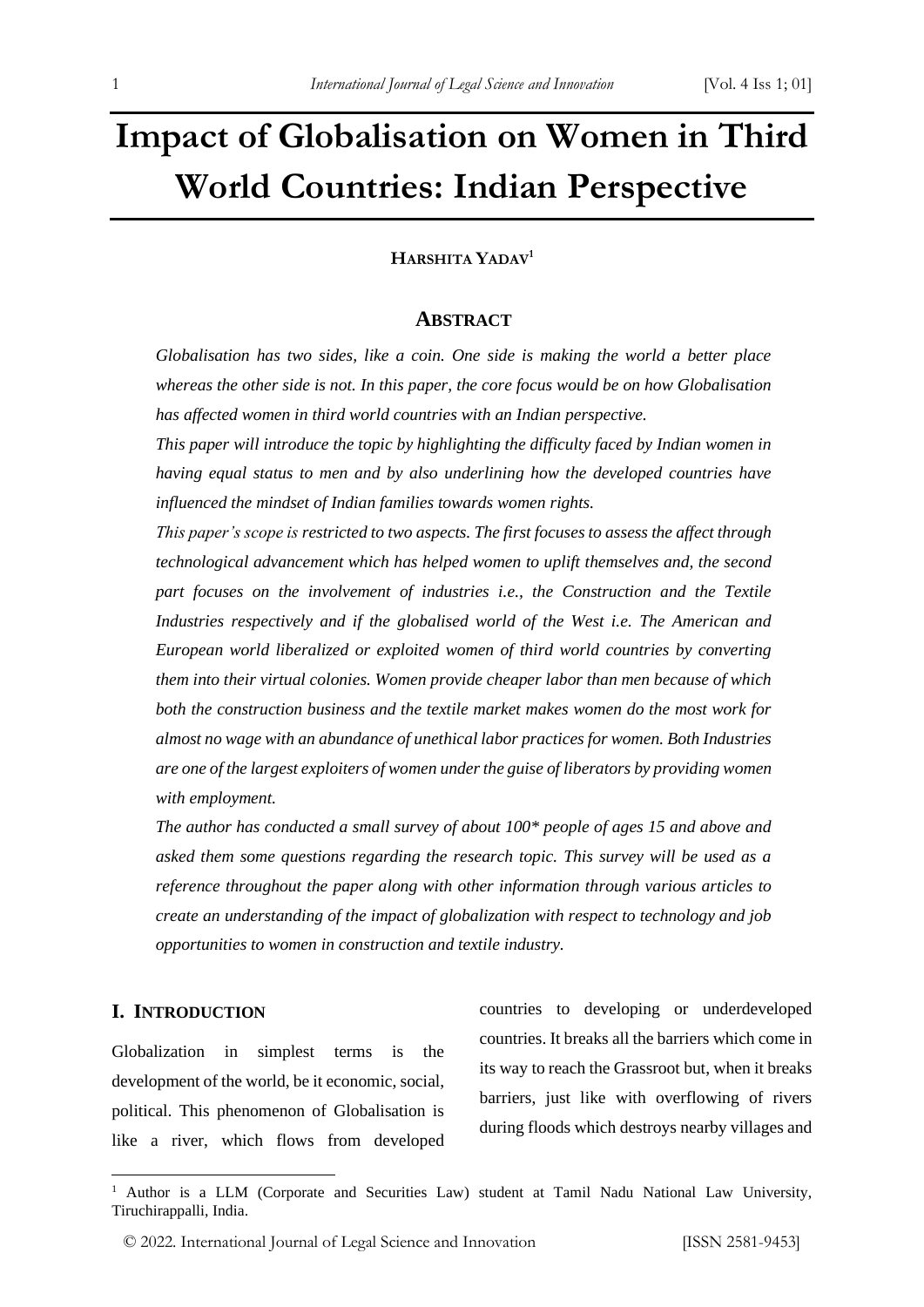lives of people, globalization also has the tendency for the same i.e., affecting life of the vulnerable population, mostly women, children, rural population and ones who don't have access to the bounty of developed world.

A river provides fresh water, food to people living around it, similarly, globalization provides job opportunities, access to technology, a platform to uplift women but, when that river gets polluted, maybe by industrial effluents, which is also, by the way, a byproduct of globalization demands, the population which depended on that river for its prosperous livelihood now wouldn't have access to the greater part of it but would just try to get what's left or maybe even use the contaminated river because they don't have any other option for survival, similarly, when the globalization chain, gets corrupted by unethical demands of the rich world, the people who depend on this chain for their survival, end up getting exploited by the ones in power, they are left with nothing to defend themselves with because they are dependent on the minimal they get through this river of globalization.

The focus of this paper would involve exploitation of women at the helm of the globalised world.

The survey **(Fig. I)** highlighted that 37% of people find that Women in India find it difficult to reach social and economic equality with their men counterparts. Women continue to face discrimination in a variety of sectors, including Do you think that it is difficult for women to achieve social and economic equality with men in India?





health, education, jobs, and civil rights. <sup>2</sup> About 32% of people do feel that the access to equal status and rights is easier to achieve in Cities as compared to rural areas. 22% also **(Figure: I)**  feel that the access to technology and a family's exposure to it also plays a role in women getting their inherent equality.

In India, one of the most serious issues is sex discrimination at birth. According to a 2017 demographic study, India's sex ratio would remain the lowest in South Asia even in 2050. Gender inequality can hurt a country's ability to compete worldwide, especially in countries with a large female workforce and export potential in goods and services. Gender inequality may also have a negative impact on a country's international stature. All of these variables work together to increase the incentives for policymakers to take action in the direction of gender equality across the world. Globalization alone, however, will not be able to alleviate gender disparity in the absence of governmental policies**. 3** 

As per the survey (Fig. II), 62% of people believe that there is a shift in mindset of the Indian

<sup>2</sup> Kaur, P., 2018. Impact of globalization on women. Global Journal of Commerce and Management Perspective, 7(2), pp.41-44.

<sup>3</sup> *Id.*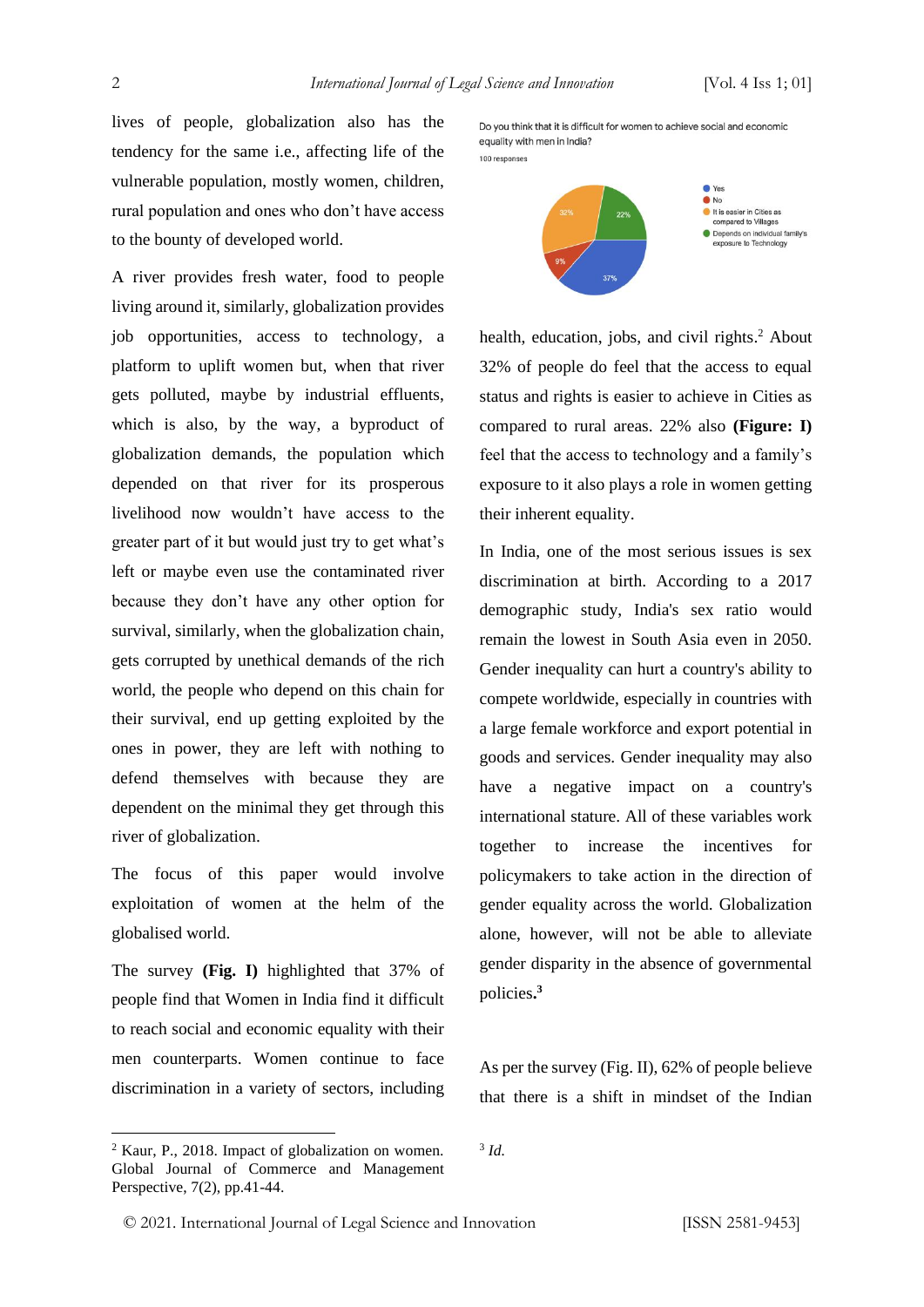Do you believe that the influence of west like The USA and Europe has created a shift in mindsets of Indian families with respect to Women Rights?

100 responses



population for upholding women rights with the help of globalization influences the developed world but at the same time 32% of people think that this position is a neutral one.

This highlights the dual nature of the effect of globalization. At one place it creates a growing **(Figure: II)** environment for women and then throws traps of exploitation under the name of women liberalization. Women working at home as "housewives" is nothing but wageless labour. Maximum number of domestic help workers are women, who are not paid even a basic livable wage per day. Female domestic employees accounted for 1.68 million in 1997-98, whereas male domestic workers accounted for just 0.62 million.<sup>4</sup>

Street vendors which include women who sell various items such as broomsticks, cane baskets, kitchenware, small cosmetics, bangles, vegetables, and others who manage roadside tea stands, among other things. Women account for about 40% of all vendors, and 30 percent of the total of these women are the primary breadwinner in their homes<sup>5</sup>

## **II. GLOBALIZATION AND TECHNOLOGY EFFECT ON WOMEN IN THIRD WORLD COUNTRIES**

Though the influence of women rights in the developed countries has made a significant impact in India, a lot of women still don't even have access to technology as compared to their male counterparts due to families focusing more, providing more, giving more to the male child. The benefit of information technology on society has not always been constructive, and the technological divide is widening, particularly in poorer nations. Gender equality continues to face significant challenges.

The gender repercussions of the digital divide are quite significant in India. Internet access and use bring enormous economic, educational, and social benefits, and those who are refused access will be denied these opportunities. <sup>6</sup>

There are 143 million (30%) women among internet users, according to the male-female ratio. In rural regions, the percentage reduces to 12%. In India, the Internet market is still mostly dominated by men.<sup>7</sup> Along with gender, technology is socially created or co-produced.

<sup>4</sup>Mohapatra, S., n.d. *Women workers in informal sector in India*. [online] Cusb.ac.in. Available at: <https://www.cusb.ac.in/images/cusbfiles/2020/el/ds/Week%203%20MADVS2003C04% 20\_%20Gend.%20&%20Dev.pdf> [Accessed 5 November 2021].

<sup>5</sup> Id.

<sup>6</sup> Kaur, A., 2015. The Impact of Western Culture on Indian Women. Indian Streams Research Journal, 5(10).

 $7$  Pawar, Nisha. (2017). Women's Empowerment through Digital Media. 1.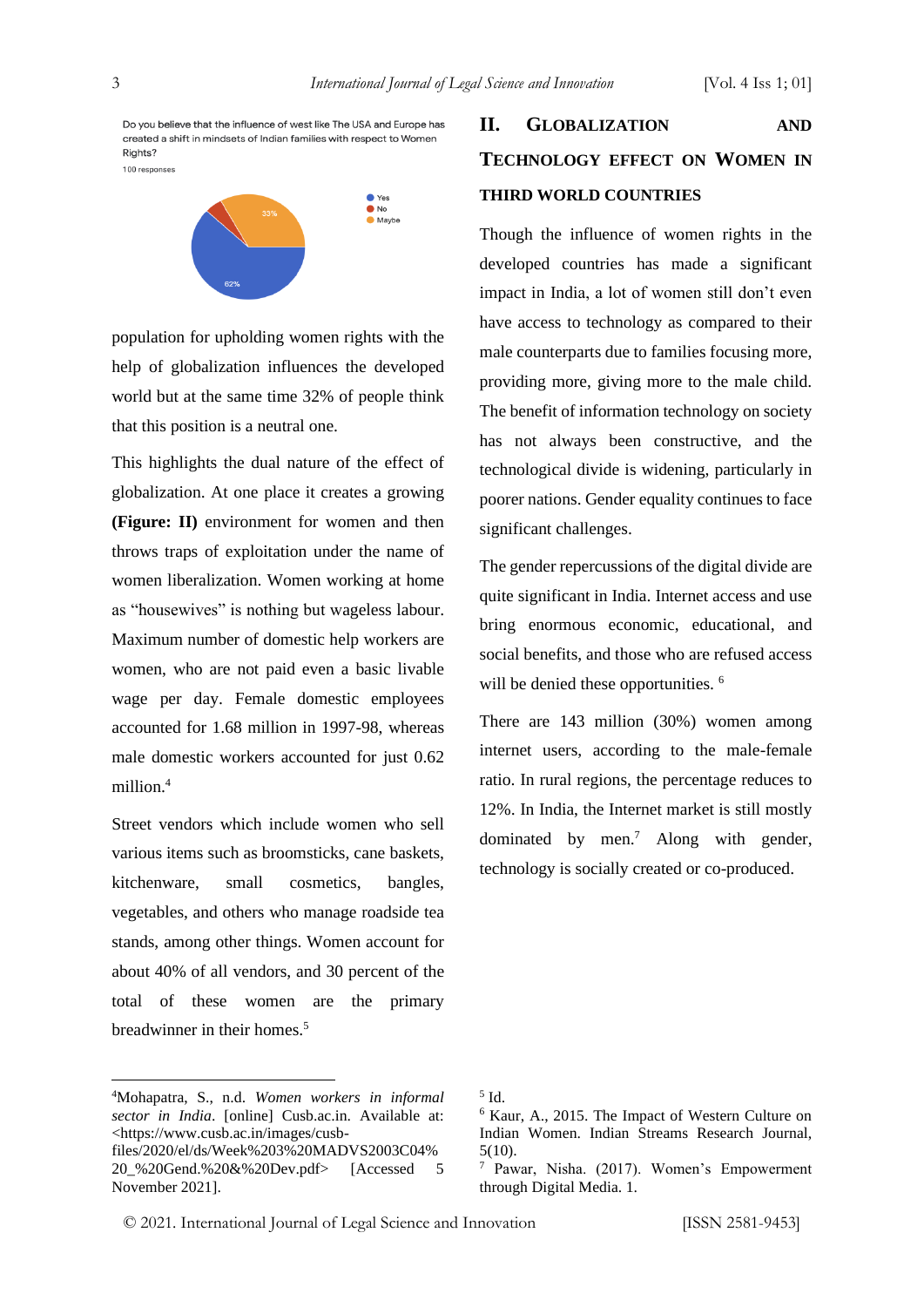Men's dominance in science and engineering is explained by the continuing symbolic relationship between masculinity and technology, in which cultural concepts and representations of technology fuse with widespread ideals of masculinity and power. In its application, technology is always biased.<sup>8</sup>

Did access to Technology in recent times help in uplifting women of India by way of access to education, access to belp in case of any crime against women, access to starting businesses of their own etc? 100 responses



**(Fig III)** 98% of the total survey said that technology has given women the much-needed support for education, safeguard from crimes, to start her own business and work.

If technology and the internet are to be used for gender equity, access to inexpensive infrastructural facilities is, without a question, a must.<sup>9</sup> Even when infrastructure is **(Figure: III)** available, affordable access is a concern in most developing countries. Women face social stigmas in all fields, from home to office. The Internet in recent times has created a roadway for women to reach their goals. Indian society has not been very accepting towards women working or using technology or the internet especially in the rural areas but with passage of time, with Digitization of almost all work, internet is reaching villages of India.

#### **(Fig. IV)** The 56% people in the survey bring

Have you ever experienced a change in Women related mindset in a positive way after learning from Internet about Women Rights? 100 responses



attention to the fact that personal experiences of women along with access to the internet has helped them learn about the rights of women. Whereas 34% people are very much sure about the role of the internet in women rights knowledge and only 11% say the internet has not done anything in **(Figure: IV)** creating awareness and positive mindset about women rights.

The Internet is a grey space. The content available, the kind of social interaction people have on it, defines their access. The Internet has a critical role in moulding our worldview, attitudes, and principles as a platform for study, recreation, and information flow. Gender stereotypes, which are at the foundation of inequalities between men and women and the source of gender violence in the offline world, are also prevalent in the digital environment.

Children and teenagers are acquiring their thoughts and opinions about social standards and appropriate behaviour, as well as sexuality through the internet. Internet material has a significant impact on their attitudes regarding

<sup>8</sup> Das, K. and Das, M.B., 2006. Technology and Women in India. *With Special Reference to the rural sector http://citeseerx.ist.psu.edu/viewdoc/download.*

<sup>9</sup> Bhat, Mohd. (2019). Women Empowerment and Technology: An Overview.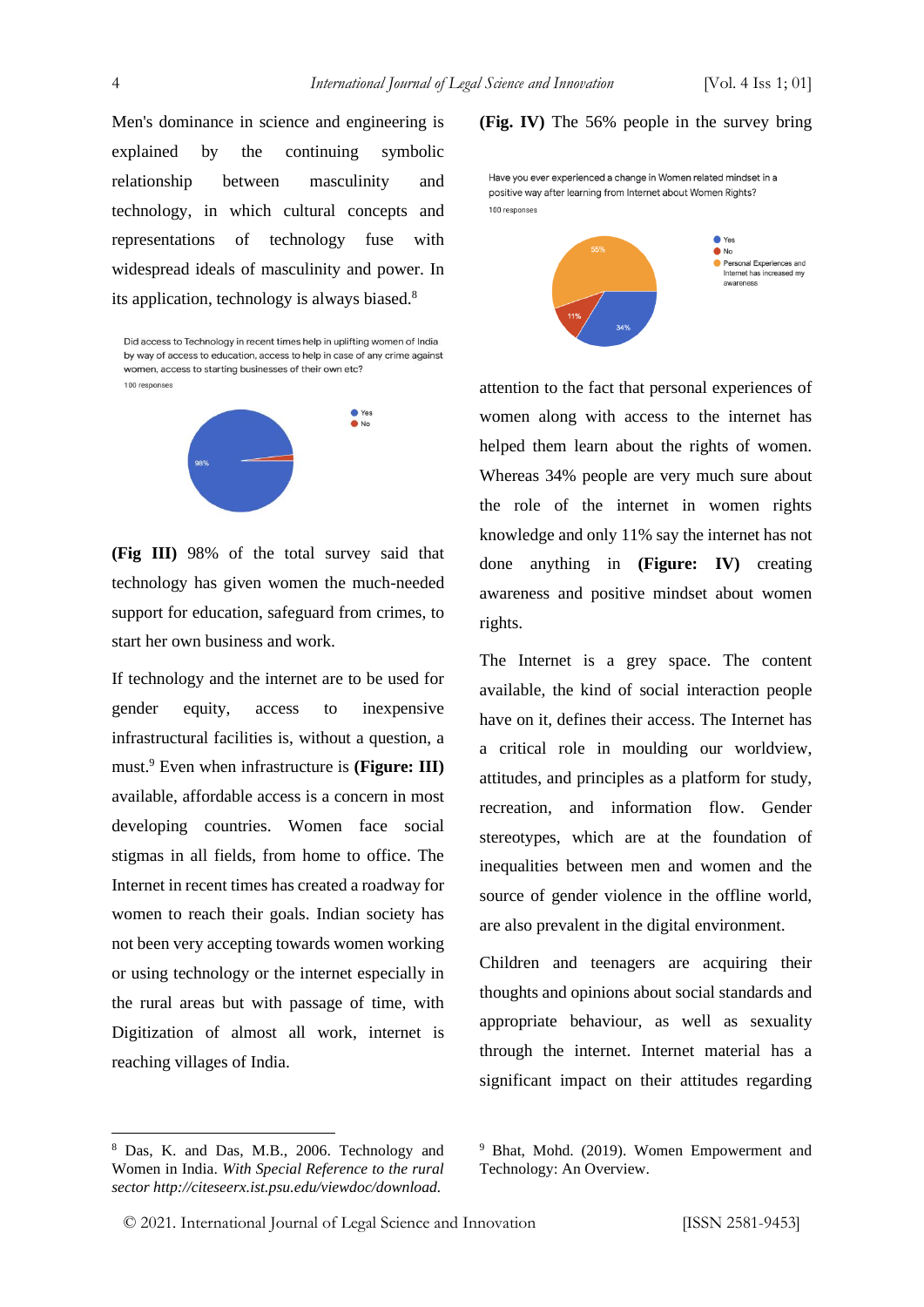women and men, as well as their current and future actions and positions. They can also be put at danger by some internet services and have easy access to violent and discriminatory material.<sup>10</sup>

### III. **GLOBALIZATION: WOMEN LIBERATION OR EXPLOITATION?**

Within the women's liberation movement in western countries, two analytical trends seem to have emerged. Women's exploitation is a result of the capitalist economic system, which offers a general structure for those with money to exploit those with less, who have nothing to sell but their labour capacity. This is where the bulk of people (including women) belong. $11$ 

A similar trend can be seen in the south Asian countries. India, though independent, is still a virtual colony not of the British, but of all the first world countries. The Informal sector in India, the abundance of cheap labour, the absence of labour laws in special economic zones are a bait to bring in investments from rich countries but at the cost of human dignity, safe working conditions, rightful remuneration and exploitation.

Globalization has a different influence on women in developed countries than it does on developing countries. Nonetheless, they are influenced in varied ways depending on their background and ethnicity, rather than as a group. The temporary workforce is dominated by women. Women

make up the majority of those who leave the workforce.

The worldwide division of labour was advanced in the 1970s by moving labor-intensive processes of manufacturing in the apparel and electronic sectors from the industrialized north to the developing south. As a result, the cost of salaries and other labour costs in highly industrialized nations gradually decreased. This occurred at the expense of women's employment, as laborintensive production was and continues to be conducted mostly by women. This is sometimes referred to as "remaining work," which cannot yet be replaced by automation, at least not at a lesser cost than women. Women work for a lower salary in "low wage nations," where, as the term implies, local businesses are dominated by cheap wages. They also want to save money on additional wages and taxes. Women in "lowwage nations' are more eager to work since very few of them join a union. Female labour is preferred by corporations over male labour because women are thought to be "docile" employees who would comply with production needs at any cost. Certain sorts of employment, such as textile production, are regarded as an extension of female home tasks in underdeveloped countries. As a result, in emerging countries, cultural factors have an impact on job segregation.<sup>12</sup>

<sup>10</sup> 2021. *Internet content and equality between men and women*. [online] Available at: <https://www.coe.int/en/web/portal/internet-andequality> [Accessed 5 November 2021].

<sup>&</sup>lt;sup>11</sup> Ariffin, R., 1986. The exploitation of women: An overview. *Sojourn: Journal of Social Issues in Southeast Asia*, *1*(2), pp.133-154.

<sup>&</sup>lt;sup>12</sup> Kaur, P., 2018. Impact of globalization on women. Global Journal of Commerce and Management Perspective, 7(2), pp.41-44.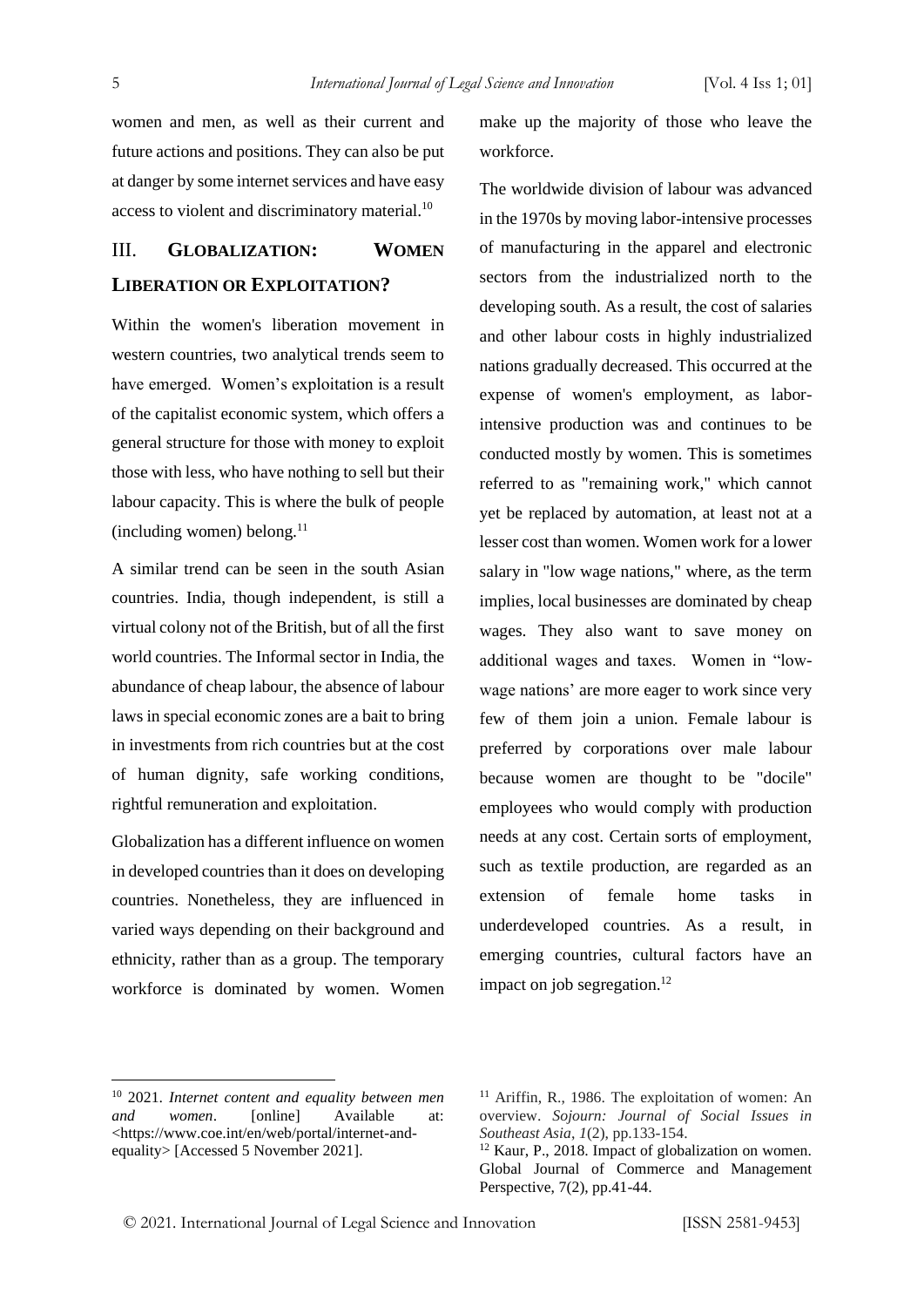Do you believe that Globalisation in recent times have increased difficulties for women in informal sector in India? 100 responses



In the survey (Fig. V), 82% of people have a mixed response because they think there is upliftment and exploitation together. This holds true in the Indian context. women, in lieu of getting a job, get exploited in forms of low wages than their men counterparts, unsafe working conditions, abuse at the workplace.

### **(Figure: V)**

Though in cities, in large corporations, this might not hold true but when we discuss the informal sector such plight of women exists. The two cases which can highlight this are of the construction workers and the garment industry.

India is one of the few places in the world where women are actively participating in the construction sector thought to be a primarily male-dominated field.<sup>13</sup> Despite their enormous numbers, women are considered second-class workers and are assigned to professions that are considered menial. There is no upward progression for these women workers, and women in supervisory or foreman positions are uncommon.<sup>14</sup>

Women are subjected to forced labor as unskilled laborer, carrying building materials to the construction area on their heads, while males perform skilled and semiskilled tasks.<sup>15</sup> The majority of female construction employees are engaged on a temporary basis. They work in lowskilled jobs. Construction workers' essential features of labour include uncertain job earnings and moving workplaces. There are no vacations because of the demands of the job.

Women laborer are well-known for not being paid the basic wage. Construction work by women is sweat labour, and it is a violation of fundamental wage laws as well as equitable wage regulations for unskilled labour with no defined working time.<sup>16</sup> The majority of women workers are engaged in small and medium construction projects since large construction undertakings are becoming increasingly capital and technology-intensive, with the use of prefabricated parts and automation. As women who work in construction have a poor level of education or are illiterate, their employment in these emerging industries is constrained.<sup>17</sup>

Whereas the textile industry is another form of killer of women rights. The textile and garment sector accounts for 2% of India's \$2.6 trillion GDP and 17% of its export earnings. It employs 45 million people in India, making it the 2nd largest employer. Importantly, the industry employs the majority of women in India,

<sup>13</sup> Rahul*. Participation of the Female Workers in the Construction Industry in India: A Review* (October 14, 2014). Available at SSRN: https://ssrn.com/abstract=2509916  $14 \overline{Id}$ 

<sup>15</sup>Mohapatra, S., n.d. *Women workers in informal sector in India*. [online] Cusb.ac.in. Available at:

<sup>&</sup>lt;https://www.cusb.ac.in/images/cusb-

files/2020/el/ds/Week%203%20MADVS2003C04% 20\_%20Gend.%20&%20Dev.pdf> [Accessed 5 November 2021]. <sup>16</sup> *Id.*

<sup>17</sup> *Id.*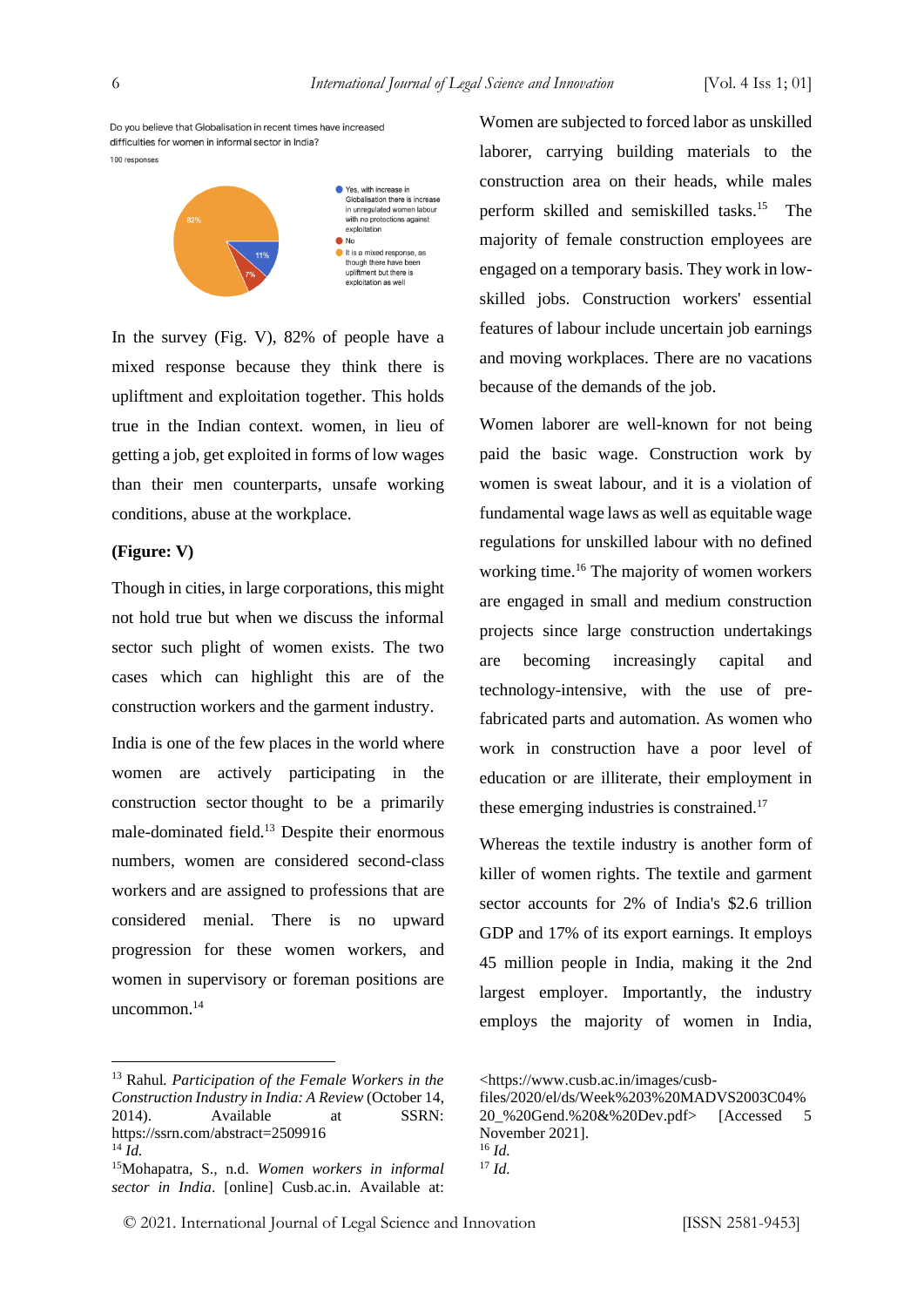accounting for more than 60% of the labor workforce.

Women make up 60 to 80 percent of garment workers nationwide, with the majority of them working in informal, unregulated, or home-based operations.<sup>18</sup> The majority of these women come from low-income families and have minimal education. Many of them are members of India's disadvantaged and socially excluded "Scheduled Castes, Scheduled Tribes, and Other Backward Classes", who have long faced shame and discrimination. They're more common in lowwage professions with dangerous working conditions, limited career options, and, in some cases, animosity based on gender. Unfortunately, the COVID-19 issue has definitely impacted these women more than most other workers, who were already struggling with work under challenging circumstances.<sup>19</sup>

" There are roughly 40 million garment workers in the world today: many of whom do not share the same rights or protections that many people in the West do. They are some of the lowest paid workers in the world and<br>roughly 85% of all garment workers are women." – The True Cost . Do you think Globalisation of textile has contributed to women upliftment in third world countries like India? 100 responses



While conducting this survey (Fig. VI), 59% of people found that globalization of the textile industry has not uplifted women though the women have jobs, they don't have access to sanitary working conditions, benefits , rightful

wage in the industry. About 35% of people found the textile industry to be an uplifter, a liberator as it provides jobs to women from poor strata of society. A few people gave their own opinion on it which includes Lacks the regulatory **(Figure: VI)** commitment. The idea is to provide livelihood but that shall not be devoid of dignity. Hence textile sector can have positive impact, if regulated efficiently and removing these rudimentary anomalies; Yes the provide job opportunities even to less qualified women also but the way of pressure, no facilities steep down the opportunities of uplifting them; Globalisation has helped push the mandate of corporation at the expense of their blue collar employees (particularly women); Yes, in most garment factories there are better working conditions equal pay and less sexual accidents compared to the yesteryear's due to growing awareness which is the direct effect of globalization in the textile industry.

The responses above paint a divided picture on participant's awareness about the textile industry. The need to have a better regulatory mechanism for better wages, sanitary conditions, prevention from abuse etc. is highlighted. Also one of the participant gave a view about better working conditions for women in the textile industry, this may be possible in a very less number of factories and that too developed countries because they have better labour legislations and are allowed to form unions to

hope-women-migrant-workers-in-the-indian-readymade-garment-industry/> [Accessed 5 November 2021]. <sup>19</sup> *Id.*

<sup>18</sup>Shukla Mukherjee, A. and Narayanan, P., 2020. From hardship to hope: women migrant workers in the Indian ready-made garment industry. [online] OpenGlobalRights. Available at: <https://www.openglobalrights.org/hardship-to-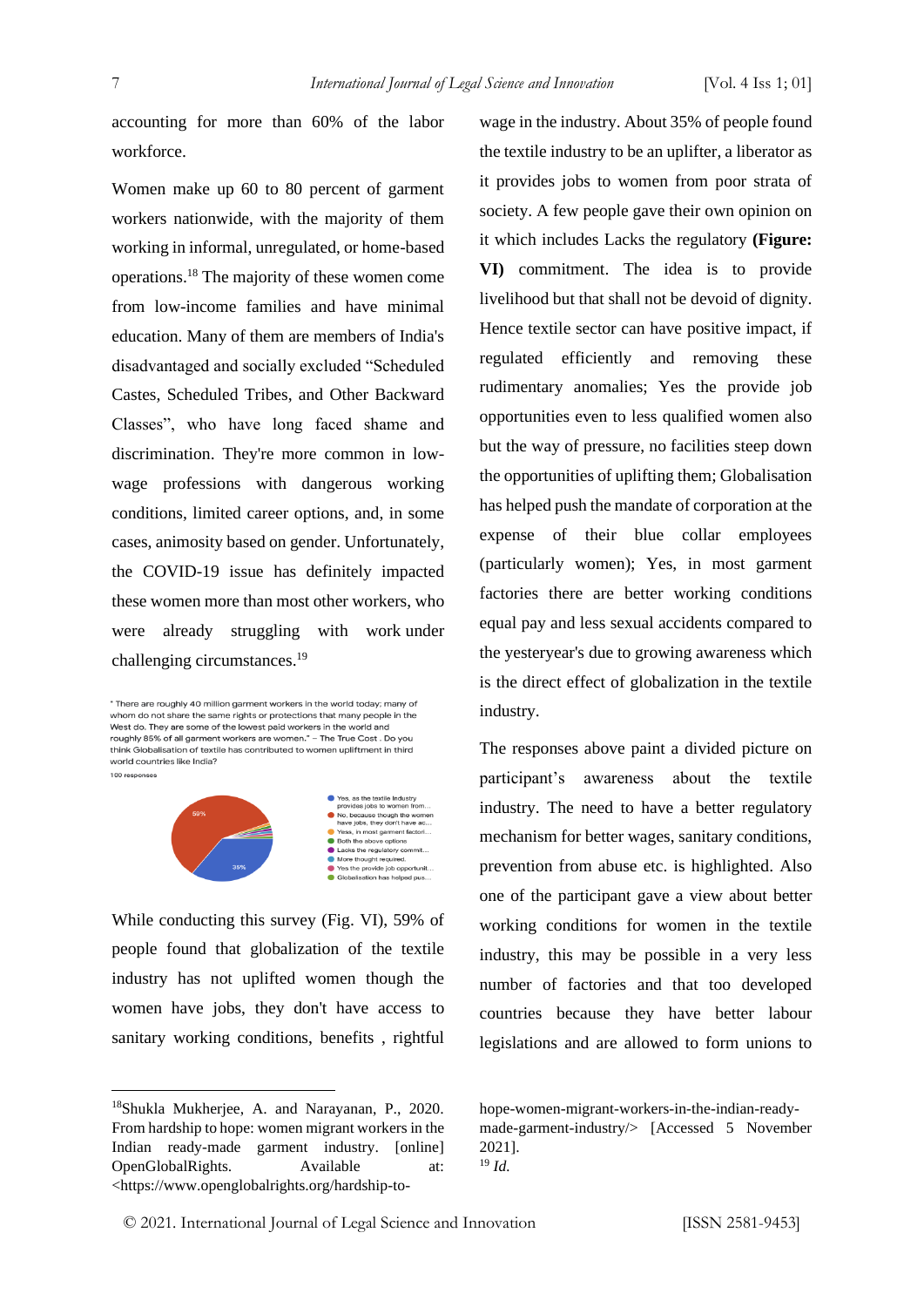demand their rights, but with reference to the third world countries, The exploitation of women workers has allowed European fashion companies to make huge profits while denying the workers who produce their clothes the most basic rights.

By outsourcing production to third world countries including Sri Lanka, Bangladesh, India etc., these companies are able to both step away from their responsibility and to play producers against each other to get the best and most profitable deal. Employees' legal rights are relatively limited, and their freedom to organize and bargain collectively is gradually reduced, due to the unregulated character of the global economy and incentives provided to major brands to bring investment at the expense of workers' dignity.<sup>20</sup>

### IV. **CONCLUSION**

Since they are in desperate need of money, the informal women workers have no other option than to do labour. The few alternatives accessible to women are primarily low-paying, low-status positions in the informal sector, with no prospects for development, efficiency improvement, or training to enable them to graduate to better jobs in the future. In the general situation of unemployment and lack of opportunity, women are a secondary consideration to males in the pursuit of employment. They are from a part of society that has to struggle to make a living and is socially, economically, and traditionally backward and disadvantaged. Work comes in a variety of shapes and sizes. Construction workers, domestic staff, and garment workers are among them, while a few are modest dealers in miscellaneous commodities. However, there is little or no variance in terms of work characteristics such as salary bias, job instability, rest breaks, and other incentives.

Do you think whether the Indian Government laws and Policies are sufficient for women in spheres like Violence against women, Wage gaps, Opportunity in education, Prevention of female foeticide and infanticide? 100 responses



During the Survey **(Fig. VII)** When participants were asked about the adequacy of present government policies to protect women, 68% found them to be insufficient. The government can do better, learn from other nations how they have taken care of providing women in their country the safety they are entitled to. 22% of participants found the government policies are not at all sufficient and only 10 % found them to be sufficient. The **(Figure: VII)** goal of a developing country is to provide its citizens with equal opportunities. The constitution of India, provides for equality of sexes but even the holy book of laws cannot help the deep-rooted patriarchal society which puts women second to men.

<https://www.fashionrevolution.org/exploitation-or-

<sup>20</sup> Fashion Revolution. n.d. Exploitation or emancipation? Women workers in the garment industry - Fashion Revolution. [online] Available at:

emancipation-women-workers-in-the-garmentindustry/> [Accessed 5 November 2021].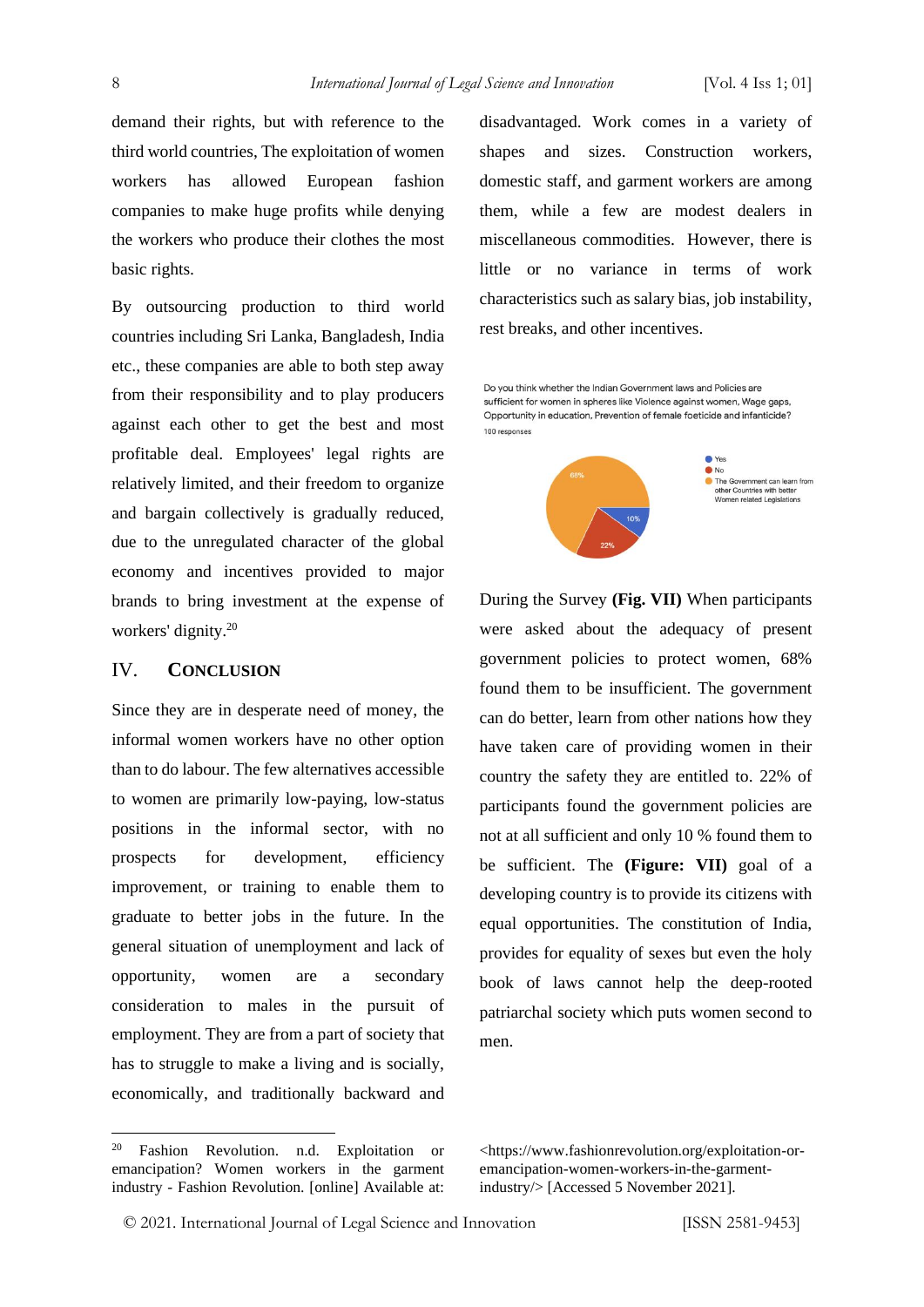"The Dowry Prohibition Act, 1961, The Indecent Representation of Women (Prohibition) Act, 1986, Protection of Women from Domestic Violence Act, 2005, The Commission of Sati (Prevention) Act, 1987, The Sexual Harassment of Women at Workplace (PREVENTION, PROHIBITION and REDRESSAL) Act, 2013, The Immoral Traffic (Prevention) Act, 1956", are some examples of women specific legislations in India.

"Beti Bachao Beti Padhao Scheme, Women Helpline Scheme, One Stop Centre Scheme, Rehabilitation and Reintegration of Victims of Trafficking and Commercial Sexual Exploitation, UJJAWALA : A Comprehensive Scheme for Prevention of trafficking and Rescue,, Working Women Hostel, Ministry approves new projects under Ujjawala Scheme and continues existing projects, SWADHAR Greh (A Scheme for Women in Difficult Circumstances),Working Women Hostel, Awardees of Rajya Mahila Samman & Zila Mahila Samman, NARI SHAKTI PURASKAR Awardees of Stree Shakti Puruskar, 2014 & Awardees of Nari Shakti Puruskar, Mahila Shakti Kendras (MSK), Mahila police Volunteers, NIRBHAYA", are some other examples of schemes by the Indian Government.

All these schemes and laws have a tendency to protect women and uplift them but they are neither sufficient nor properly implemented. The sectors this paper focuses on highlights the absence of such schemes reaching the vulnerable women in the construction and textile sector. Mostly the NGO's and other social organizations

work in propagating the various schemes of the government but it's not enough.

The labour laws of our country, including "Factories Act, 1948 The Equal Remuneration Act, 1976, Minimum Wages Act, 1948", which provide for healthy working conditions, safe environment, protective equipment, fixed timings, maternity benefits, Parity in wages etc. and provides for penalty for contravention of above-mentioned requirements but if looked at various instances around the places where women labour works, hardly any application of the laws or any check on them is carried on.

Though it may appear impossible to address the issues that women workers in India's informal economy confront, the community must do so at all costs. It must be done in the strategic interests since the National Income is made up of all people's earnings, and if half of the workforce is compelled to earn less than two-thirds of the other half, the economy as a whole would hurt. If the government provided assistance in the form of money, training, machinery, proper implementation of labour laws or other means, the women workers might earn a more respectable livelihood.

Educational institutions should also step up by creating awareness of such issues highlighted above in this paper and teach them to students, creating programs for social work as a part of the curriculum. It will surely create a difference.

\*\*\*\*\*\*